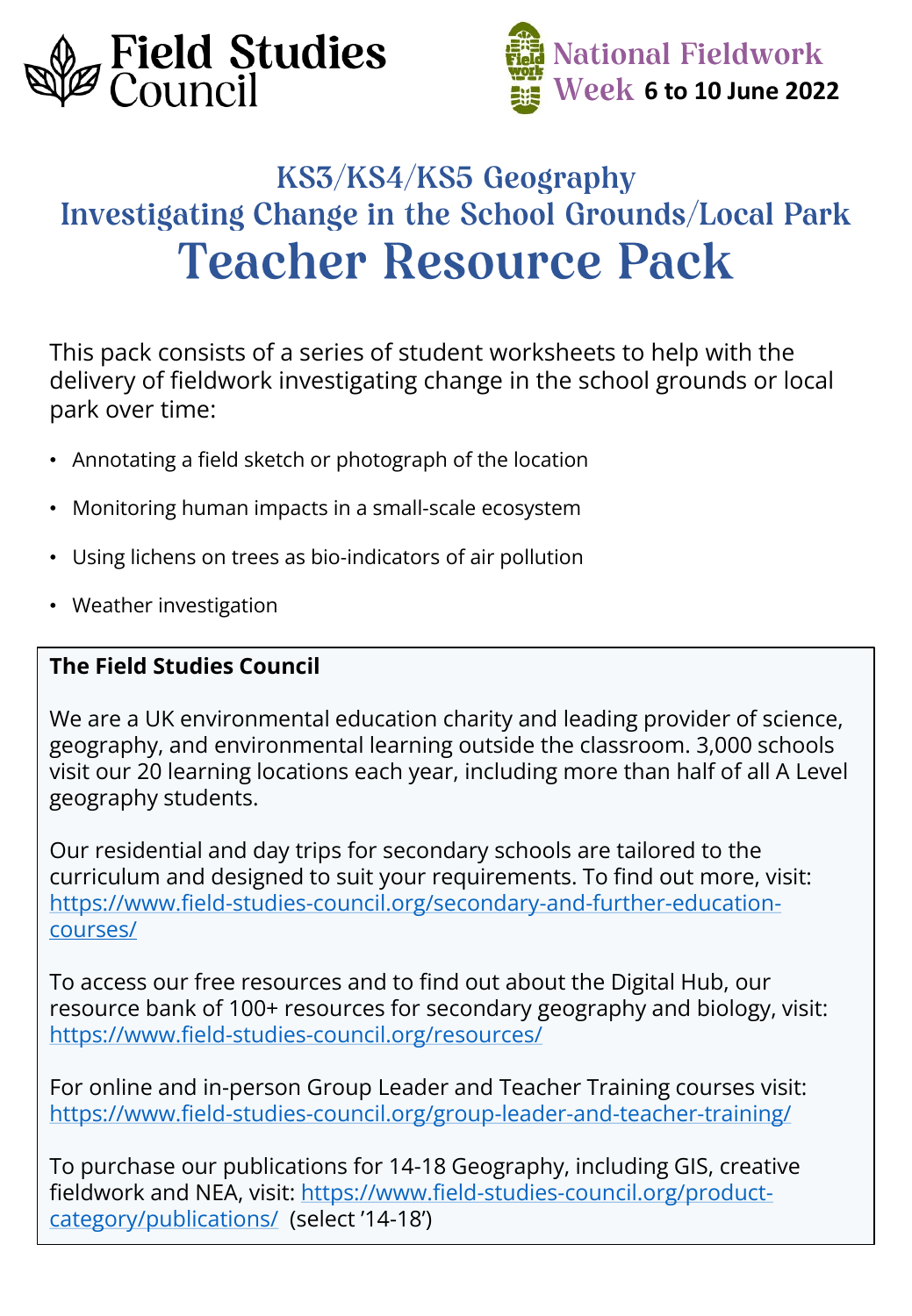



## KS3/KS4/KS5 Geography

# **Investigating Change in the School Grounds/Local Park**

## Curriculum Links

### England National Curriculum (KS3, KS4)

Geographical skills and fieldwork - use fieldwork in contrasting locations to collect, analyse and draw conclusions from geographical data, using multiple sources of increasingly complex information.

Human and physical - understand how human and physical processes interact to influence, and change landscapes, environments and the climate Wales National Curriculum (KS3, KS4)

- Observe, measure, extract and record data through carrying out practical investigations and fieldwork and using a variety of secondary sources.
- Communicate findings, ideas and information using geographical terminology, maps, visual images, a range of graphical techniques and ICT.
- Carry out at least one group investigation and one independent investigation into a geographical question or issue.
- Use fieldwork to observe and investigate real places and processes.
- Scotland Curriculum for Excellence
- Investigate the climate, physical features and living things of a natural environment different from my own and explain their interrelationship (SOC 3-10a).
- Develop understanding of the interaction between humans and the environment by describing and assessing the impact of human activity on an area (SOC 4-10a).
- Investigate the relationship between climate and weather to be able to understand the causes of weather patterns within a selected climate zone (SOC 3-12a) .

### Aims and Objectives

Learners will develop their investigative skills and improve their understanding of the impact of human and physical processes on local environments. Learners will use a variety of fieldwork methods to collect, present and analyse geographic data and compare to secondary historic sources.

### Equipment and Resources

Tablets/cameras and stopwatch

#### Clipboards

For weather instruments: hole puncher, drinking straws, pencils with eraser tips, elastic bands, tape, scissors, disposable cups, drawing pins, mirror tile, ruler, permanent marker

### Health and safety checklist

- $\checkmark$  Risk assessment to identify hazards and manage them e.g. busy crossings, uneven ground, dog faeces, broken glass, aggressive dogs, low-hanging or fallen branches
- $\checkmark$  Identify group leader and responsibilities (for out-of-school fieldwork)
- $\checkmark$  Staff, pupils and volunteers are appropriately trained, experienced and briefed
- $\checkmark$  All paperwork completed prior to and after visit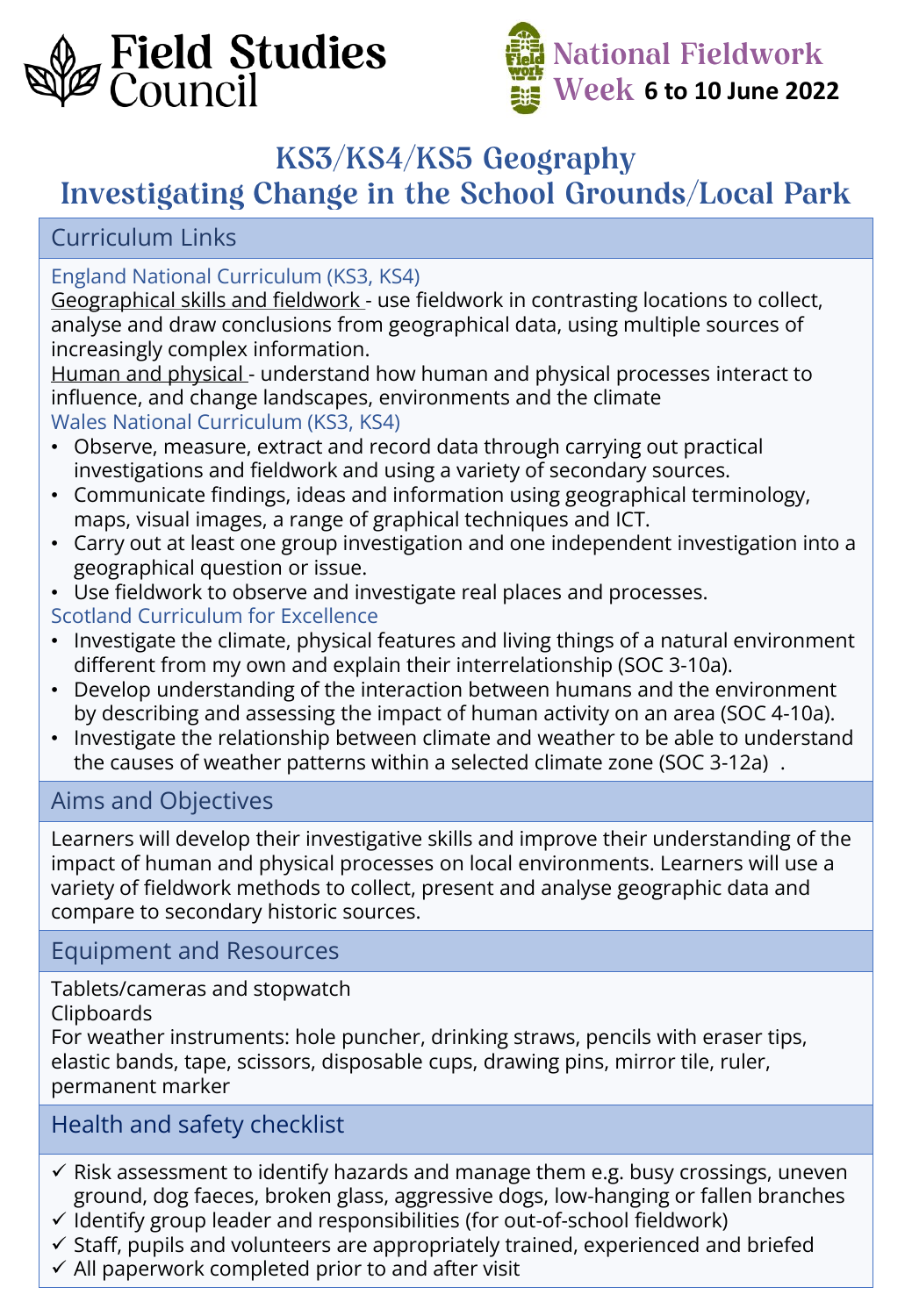

## Producing an annotated field sketch or photograph

This qualitative method is used for recording observational data and is a valuable starting point for fieldwork about a local environment. You will need to visit the area and either take a photograph or make a field sketch, from an appropriate viewpoint. Annotate with informative but concise notes relevant to your area of interest.

You could use this method to show your personal perceptions of the area, highlighting the features you associate with different feelings or activities. Or you could use it as a starting point for a specific enquiry, using the annotations to show positive or negative features in the area for accessibility, safety, or habitats for biodiversity, for example.

#### **Example**

The photograph below is a view of Leechwell Garden, Totnes. The photograph has been annotated to explain the social, economic and environmental benefits of this public space.

Easy access to green space may be a selling point for nearby houses, improving house prices in the area if it is seen as a nice place to live

Play equipment provides social benefits. It improves health in young people and builds a sense of community as people can meet there.

Broken branches and benches may be as a result of anti-social behaviour. This will cost the council money to mend and may put off local users if they think the park is dangerous in the evenings, reducing the benefits to health etc.



Pond provides habitat for invertebrates at the base of food webs. This increases biodiversity in the area and may provide social educational benefits through pond dipping.

Over-use of certain areas may be an economic drain on the local council if they have to constantly pay for new grass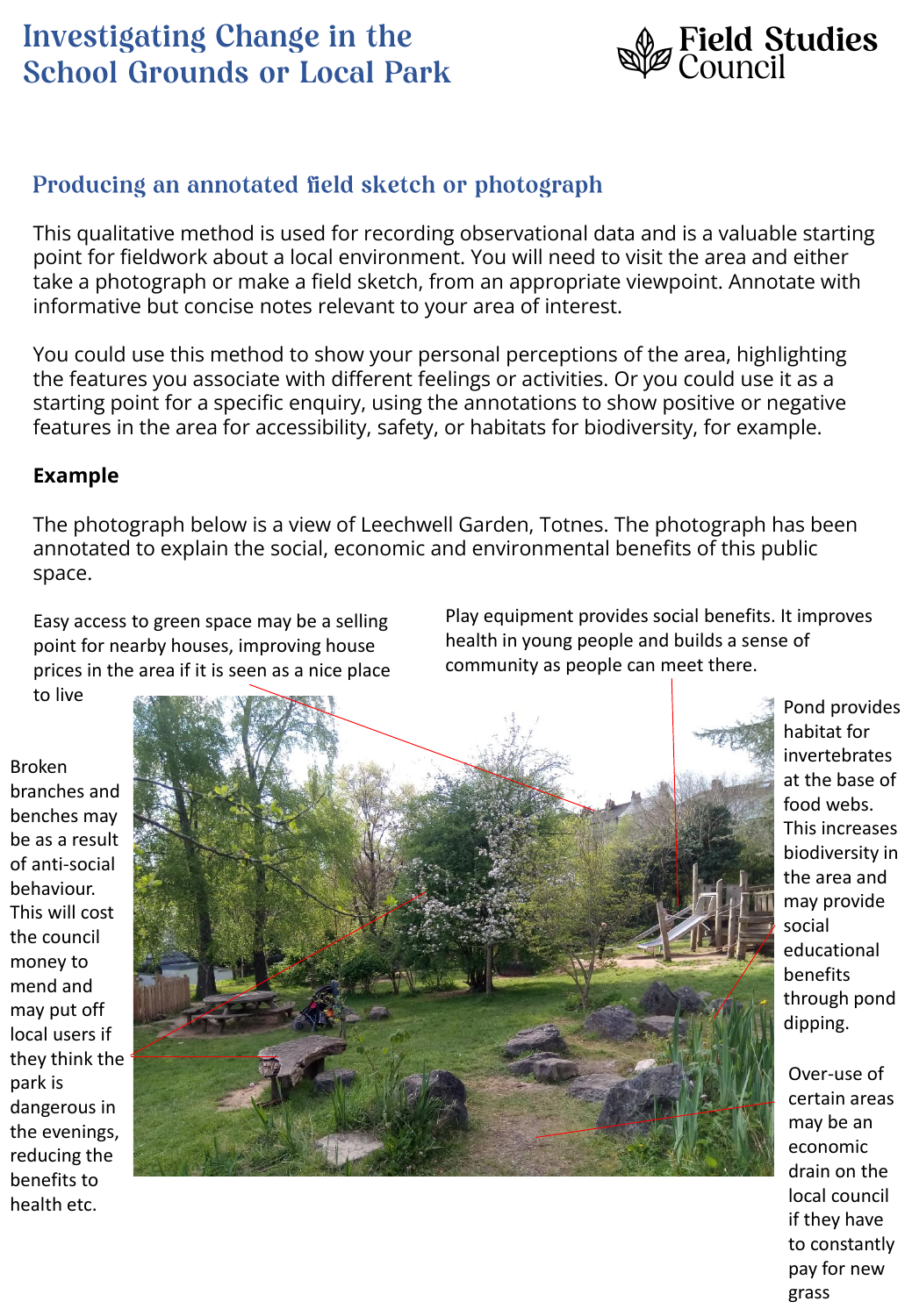

## Measuring human impacts in a small-scale ecosystem

Your local space probably has heavily used/regularly maintained areas and wilder, less managed areas, which provide an insight into what the environment was like before it was developed into a school or public space. A plant or insect survey is a good way of investigating the ecosystem health of the different areas or for comparing the relative value of the managed versus unmanaged areas for biodiversity.

### **Activity**

Design an investigation to compare the biodiversity value of the heavily used or regularly managed area(s) to unmanaged/wild areas. You will need to formulate a hypothesis or research question, design a data collection method and sampling strategy and plan how you will present and analyse your data.

It is important to select comparable areas, for example:

- Trampled/path areas of grassland versus untrampled/unused areas of grassland
- Mown grassland versus unmown grassland
- Planted woodland versus natural/regenerated woodland
- Flower-rich verges versus cultivated flower beds

You may wish to make an annotated field sketch of the area first, to indicate which areas you are defining as heavy use and which areas are light use/'wild'. You could use your sketch map for stratified sampling.

Planning a geographical investigation:

<https://www.field-studies-council.org/resources/14-16-geography/route-to-enquiry/>

Designing a vegetation survey:

[https://www.field-studies-council.org/resources/16-18-biology/fieldwork](https://www.field-studies-council.org/resources/16-18-biology/fieldwork-techniques/vegetation-sampling/)techniques/vegetation-sampling/

#### Designing a pollinator survey:

[https://www.imperial.ac.uk/media/imperial-college/research-centres-and](https://www.imperial.ac.uk/media/imperial-college/research-centres-and-groups/opal/POLLINATION-16pp-booklet_legacy.pdf)groups/opal/POLLINATION-16pp-booklet\_legacy.pdf

[https://www.imperial.ac.uk/media/imperial-college/research-centres-and](https://www.imperial.ac.uk/media/imperial-college/research-centres-and-groups/opal/Pollination-chart-26Feb16-low-res-web-quality_0.pdf)groups/opal/Pollination-chart-26Feb16-low-res-web-quality\_0.pdf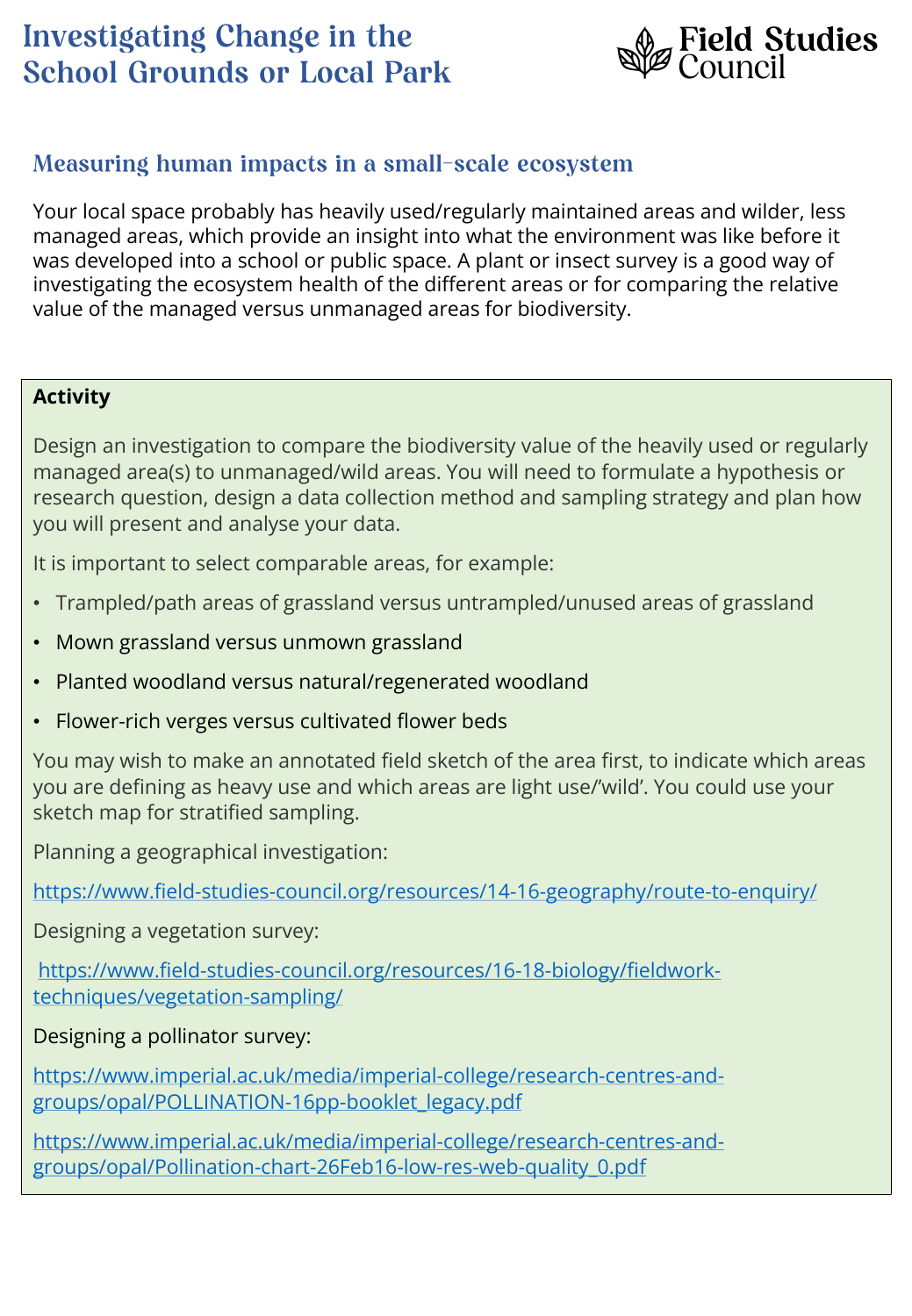

## Using lichens on trees as bio-indicators of air pollution

Lichens are flattened, leafy or bushy structures that grow on trees and stone and are composed of two organisms, a fungus and alga. The algal partner photosynthesises and provides food to the fungus, whilst the fungal partner provides protection.

Lichen species can be used as bioindicators of nitrogen pollution, since some species are nitrogen-tolerant and only grow on trees in polluted air, whilst other species are nitrogensensitive and only grow on trees in clean air. Nitrogen pollution is produced by vehicle exhausts (as nitrogen oxides) and by agriculture (ammonia gas, emitted from livestock manure and chemical fertilisers). Most nitrogen deposition occurs within 200m from the source, so the range of lichen species may indicate the air quality in the local area.

The OPAL Lichen Identification Guide shows the nine bio-indicator species:

[https://www.imperial.ac.uk/media/imperial-college/research-centres-and](https://www.imperial.ac.uk/media/imperial-college/research-centres-and-groups/opal/AIR-4pp-chart.pdf)groups/opal/AIR-4pp-chart.pdf

A UK survey ([Wolseley et al. 2008](https://link.springer.com/chapter/10.1007/978-1-4020-9121-6_9)) found that lichens growing on twigs were sensitive to lower concentrations of nitrogen pollution than those on trunks and responded earlier to changes in atmospheric conditions. The trunk may continue to support nitrogen-sensitive species, whilst the twigs become dominated by nitrogen-tolerant species. Therefore, a comparison of lichen species on the twigs and the trunk may indicate whether nitrogen pollution has increased or decreased in the last 8-10 years.

#### **An example is shown overleaf.**

#### **Activity**

Design an investigation to compare the lichens on trunks and twigs on trees in locations with different air quality (e.g. trees next to a busy road versus trees in park). You will need to formulate a hypothesis or research question, design a data collection method and sampling strategy and plan how you will present and analyse your data.

Use the OPAL Air Survey booklet to help you:

[https://www.imperial.ac.uk/media/imperial-college/research-centres-and](https://www.imperial.ac.uk/media/imperial-college/research-centres-and-groups/opal/AIR-16pp-booklet_legacy.pdf)groups/opal/AIR-16pp-booklet\_legacy.pdf

If possible, use oak, ash or sycamore tree species, growing in well-lit areas (e.g street trees or trees on the edge of woodland), with twigs (branches) that are within easy reach.

What other factors do you think could influence the mix of species of lichens on the twigs compared to the trunks?

[Research paper](http://citeseerx.ist.psu.edu/viewdoc/download?doi=10.1.1.1064.9636&rep=rep1&type=pdf) investigating lichens and nitrogen pollution in London for older students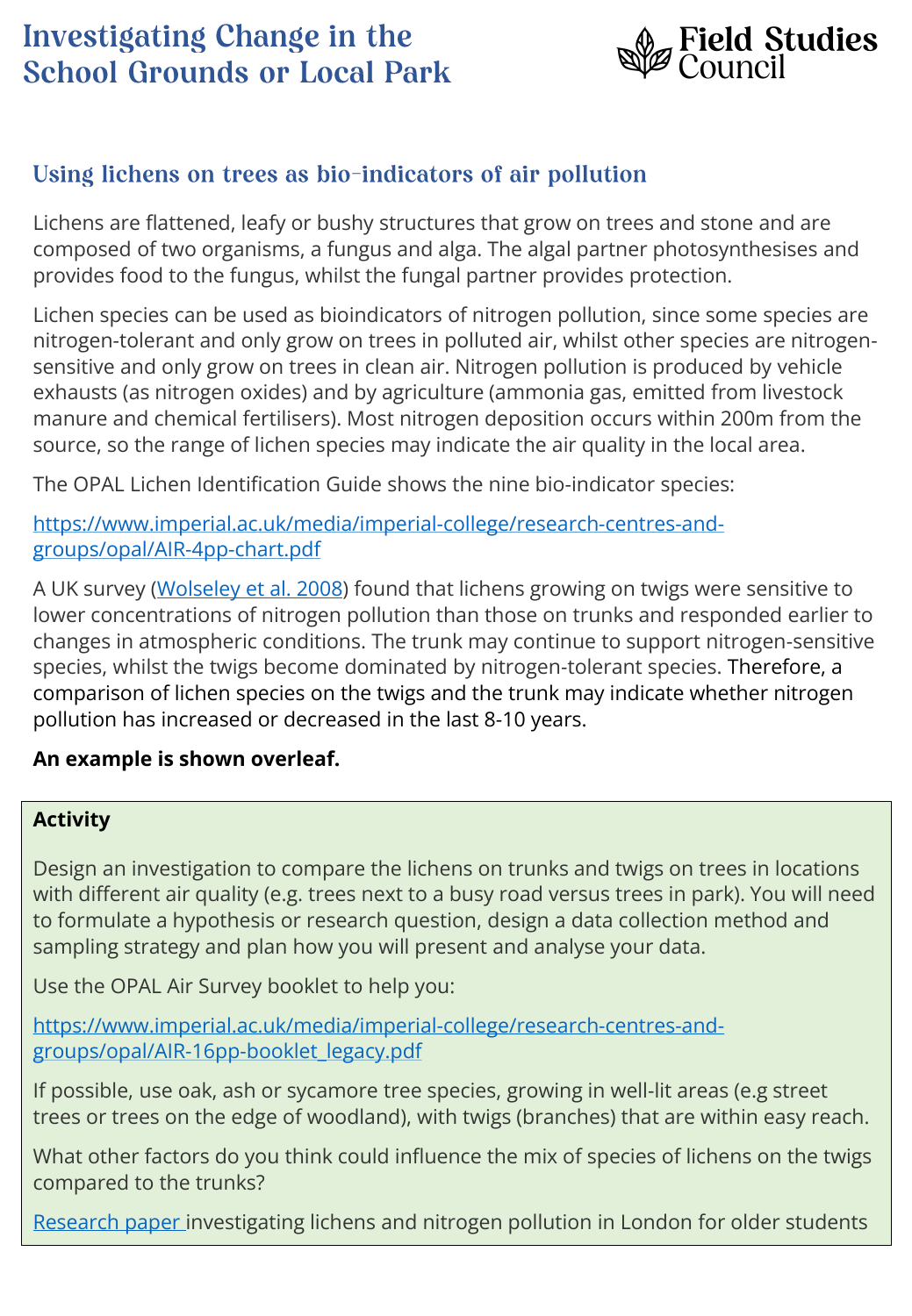

### Example: lichens on trees as bio-indicators of air pollution

This sycamore tree grows next to the A381 in Totnes, a section of trunk road with nitrogen dioxide levels that regularly exceed the WHO safe limits.

The tree supported a high abundance of the nitrogen-tolerant species *Xanthoria* on the twigs but there were none on the trunk, suggesting that historic air pollution was not as high as the current time.



*Flavoparmelia:*  intermediate species – can grow in clean and polluted air

**Twigs** 

*Ramalina*: not included in the survey but can be confused with *Usnea*, a nitrogensensitive species

*Parmelia:*  intermediate species – can grow in clean and polluted

air



Leafy *Xanthoria:*  nitrogentolerant species – grows in polluted air

## **Trunk**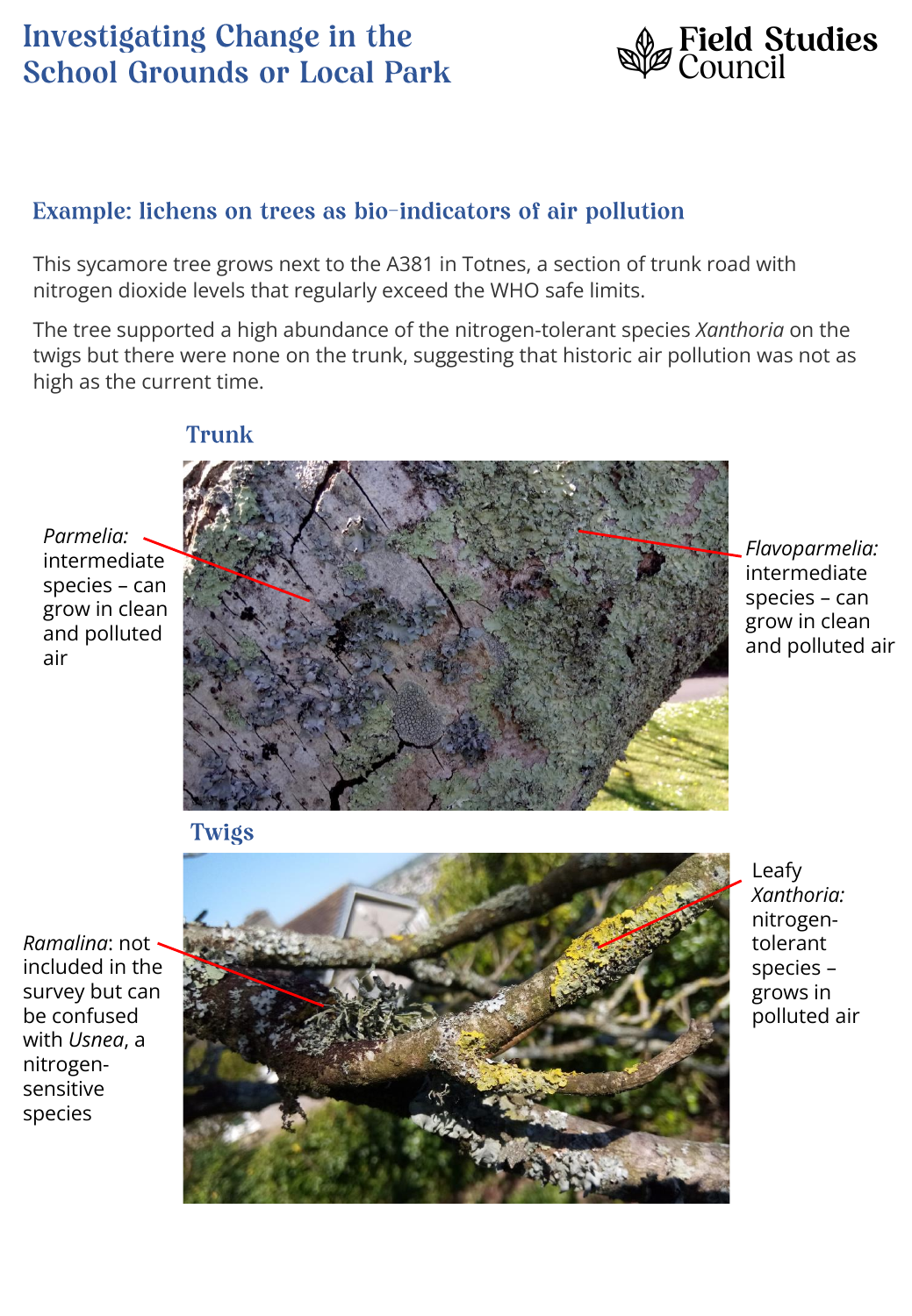

### **Weather investigation**

#### **Activity**

You will design a weather investigation to carry out in your school grounds or local park. You will identify the monitoring equipment you need using the table overleaf, to obtain from the school or to make your own.

#### *Ideas for investigations*

- Is cloud type and cloud cover/wind direction and speed at a specified time of morning a reliable predictor of weather at the end of the day/next day?
- Is there a correlation between temperature, atmospheric pressure and cloud cover?

You will need to formulate a hypothesis or research question, design a data collection method and sampling strategy and plan how you will present and analyse your data.

You may wish to compare field-collected data to historic weather data as part of your investigation. These ArcGIS maps and resources feature mean monthly temperature and rainfall data from 1970-2019 and explore the impacts of climate change in the UK:

<https://teach-with-gis-uk-esriukeducation.hub.arcgis.com/pages/climate>



### **Identification chart for the main cloud types (see overleaf)**

[Valentin de Bruyn/Coton](https://en.wikipedia.org/wiki/List_of_cloud_types#/media/File:Cloud_types_en.svg), CC BY-SA 3.0,